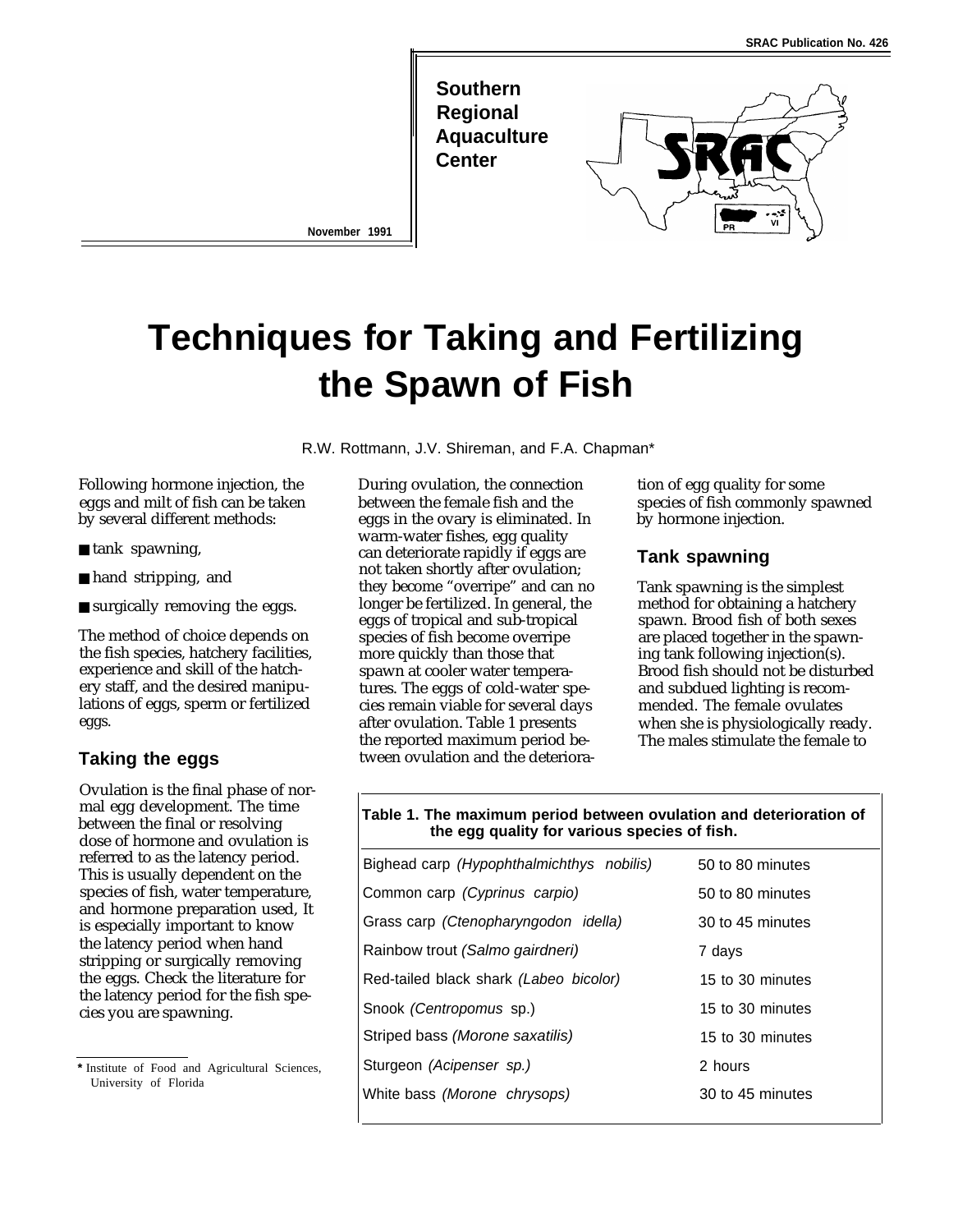release the eggs and fertilize the spawn.

Better fertilization occurs if males are accustomed to the tank, and have been injected with a preparatory dose of hormone several days prior to and again at the same time as the female. Males can be used for several tank spawns, week after week, until their milt flow diminishes. Unless the males are aggressive toward each other, it is advisable to put two or three males for each female in a tank to ensure fertilization.

If the spawning tank is of sufficient size, more than one female may be spawned in the same tank. The presence of other individuals may help stimulate fish that are mass spawners. However, too many breeders in a small tank might be disruptive to the spawning process.

A round tank is advantageous for species with non-sticky, floating or semi-buoyant eggs that spawn in a river or estuary. The circular flow simulates the current in which these fish naturally spawn. The vigorous swimming action of the female in the swift water current is believed to assist in emptying the ovaries. The eggs are carried with the drain water from the spawning tank to a screened collector (Figure 1). Eggs are then transferred to an incubator.

Nest breeders and substrate spawners can also be tank spawned if suitable nesting sites or spawning material are provided. When tank spawning species that scatter sticky eggs, it is advisable to place spawning mats or brushes on the bottom of the tank. The eggs will attach to the substrate. Brood fish are removed from the tank after spawning, unless they provide parental care to the eggs. Fertilized eggs are usually incubated in the spawning tank.



tages and disadvantages. Advantages are:

- skill on the part of the hatchery staff in predicting the exact time of ovulation or checking females to verify ovulation is unnecessary;
- **n** rapid deterioration of eggs in the ovary after ovulation is not a problem;
- $\blacksquare$  there is less potential of injury to the brood fish because it is unnecessary to check and strip the fish; and
- **less labor is required.**

- a screened egg collector or suitable spawning substrate is required;
- dirt and debris may be mixed with the eggs, potentially causing problems during incubation;
- some females may not release all their eggs;
- it is more difficult to accurately estimate the number of eggs;
- Tank spawning has both advan-<br>tages and disadvantages. Advan-<br>tanks is insufficient for large species that release large quantities of sticky eggs. The-eggs clump together, resulting in fungus problems and poor hatch; and
	- this method cannot be used if induction of polyploidy or other manipulations of eggs, sperm, or fertilized eggs are desired.

# **Hand stripping**

Hand stripping is commonly used for taking the spawn of many species of fish. Brood fish are separated by sex prior to hormone Disadvantages are: injection to prevent spawning in the holding-tank.

> It is important to determine the exact time of ovulation when hand stripping. However, the eggs of cold-water species may remain viable for several days after ovulation; for example, in trout, eggs are usually stripped within 3 to 4 days. The eggs of some species such as striped bass and white bass progressively clear or become transparent as they near ovulation.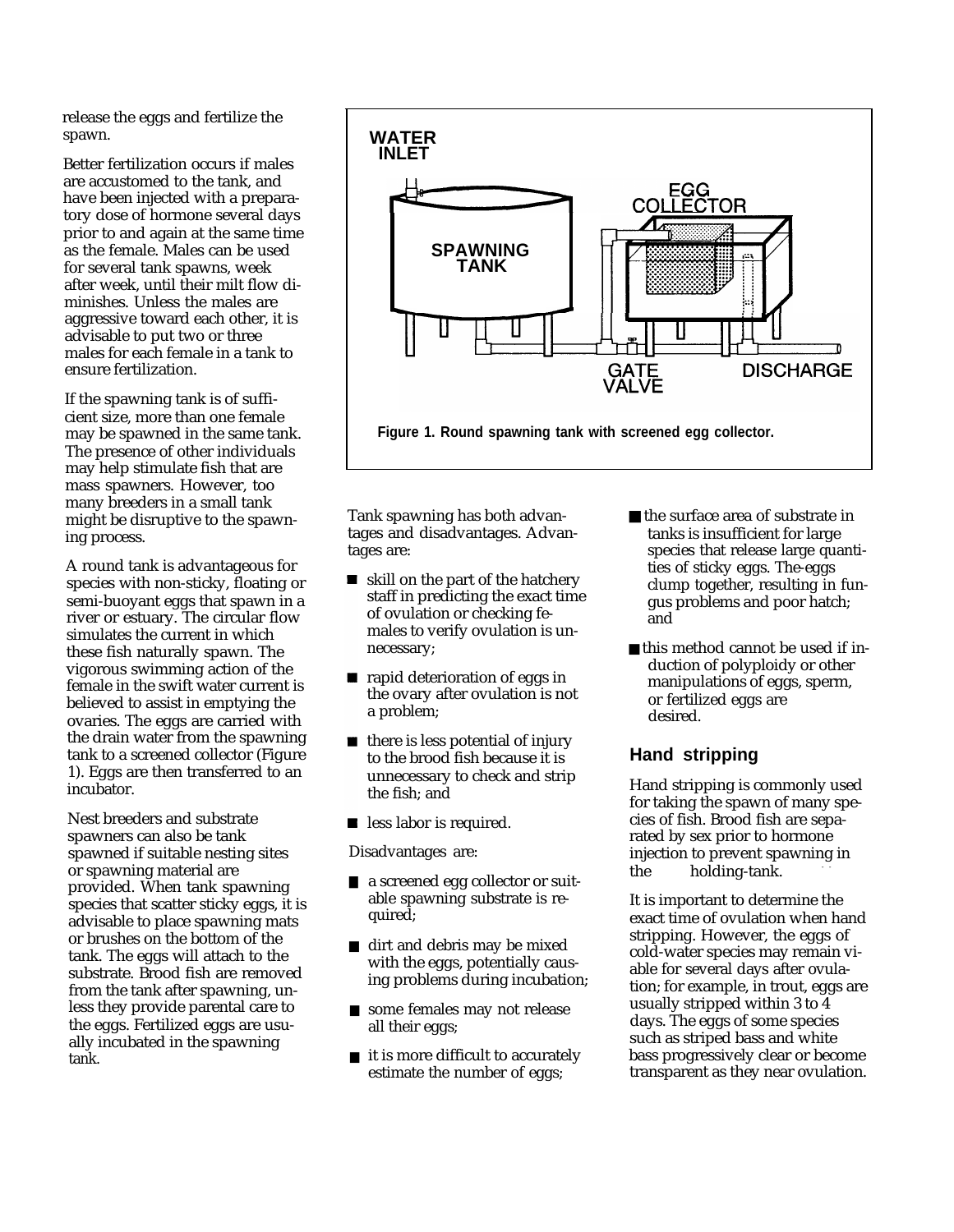This visual cue is used by hatchery workers to estimate the approximate time of ovulation. An egg sample is taken by carefully inserting a tube (catheter) into the urogenital opening and examining the sample under a microscope (See SRAC Publication No. 423, Deter*mining Sexual Maturity of Broodstock for Induced Spawning of Fish).* Eggs taken more than 15 hours before ovulation cannot be accurately staged using this method.

For most species, ovulation can best be verified by checking the female to determine when eggs flow freely from the vent. At least one hour prior to the earliest anticipated time of spawning, female fish are captured and the process of checking to verify ovulation is initiated. Tropical species are usually checked every 45 minutes until ovulation is verified, temperate water species are usually checked every hour. It is not necessary to take the fish out of the water to verify ovulation. The fish is turned belly up and gentle finger pressure is applied to the abdomen starting at the pectoral fins, moving slowly toward the vent. Do not try to squeeze or force the eggs from the fish; this will only injure the female. Frequent or rough handling of females retards ovulation, reduces spawning success and increases fish mortality.

If only a few eggs flow from the vent when slight pressure is applied, partial ovulation has occurred; the fish should be released and checked again later. Attempting to hand strip a female fish that has only partially ovulated will result in few mature eggs and physical damage to the ovaries, preventing a complete spawn. When eggs flow freely from the vent, complete ovulation has occurred. The hatchery worker quickly plugs the flow of eggs by placing a thumb over the vent. Brood fish may be anesthetized with MS-222 for stripping, if necessary, after ovulation is verified.

It is important to insure that no water comes in contact with the eggs until after the milt is added and mixed. Water and slime from the vent and tail area of the female fish are dried with a towel. Water activates the sperm and also causes the opening through which the sperm enters the egg (micropyle) to close. For many fish, this closure takes place within only 45 to 60 seconds.

To strip the eggs, the fish is held slightly on her side, tail down; gentle hand pressure is applied to the abdomen, moving toward the vent (Figure 2). The stream of eggs is directed into a clean, dry bowl positioned so that water from the fish does not drip onto the eggs. The head of small fish can be held by one hand while the eggs are stripped with the other. A cloth glove may be worn to help hold the fish while stripping. Larger species are either wrapped in a towel and held by one or more hatchery workers while another strips the eggs, or the fish maybe restrained on a padded table or stretcher for stripping.

readily from the genital opening of the stretcher. Two hoses are used to ventilate the gills during sur-<br>the female and have little ovarian the gills during sur-<br>gery. One hose delivers aerated fluid. If the ovarian fluid is wa-<br>tery or milky and many of the latchery water, and the other de-

# **Surgically removing the eggs**

Because the internal anatomy of fish varies greatly, hand stripping may be difficult in some species. Sturgeon and paddlefish have no ovarian sac; the eggs are released into the abdominal cavity during ovulation. The best method for taking the spawn in many of these species is to surgically remove the eggs. The first indication of ovulation for sturgeon and paddlefish is the appearance of several eggs stuck to the sides or bottom of the tank. The brood fish are usually left undisturbed for an additional 1 to 2 hours, depending on the size of the female (small females 1 hour and large females 2 hours), to insure complete ovulation.

If the female sturgeon or paddlefish is to be saved, it is first anesthetized. The fish is temporarily placed in an aerated holding tank with MS-222. When opercular movement slows and the fish is unable to right herself when turned<br>over, she-is then placed belly-up Good quality eggs usually flow over, she-is then placed beny-up<br>on a stretcher. Two hoses are used hatchery or milky and many or die-<br>eggs are cloudy white, this indi-<br>cates poor quality eggs. with MS-222. During surgery, one

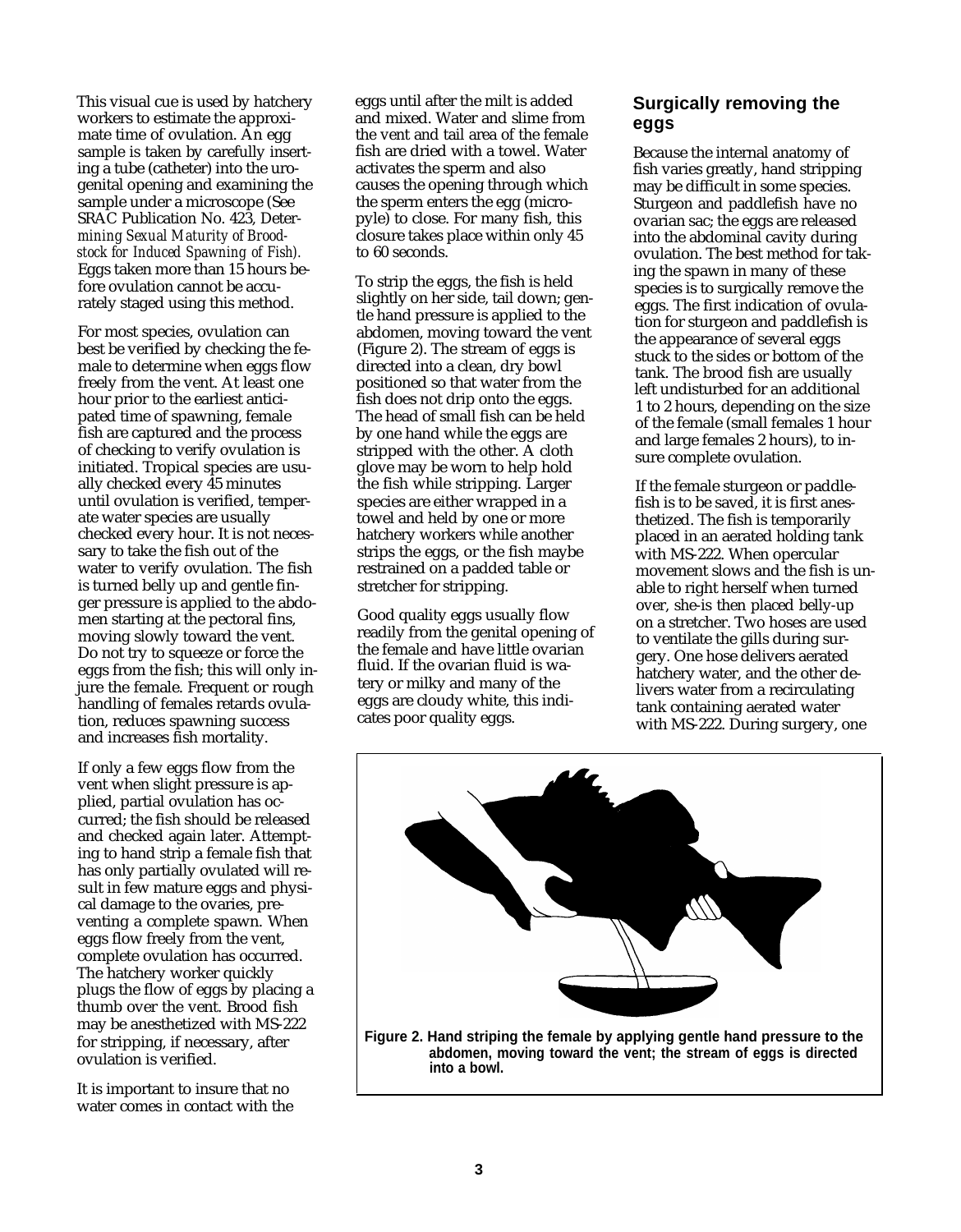of the two hoses is always in the fish's mouth, flushing the gills providing dissolved oxygen. The hoses are exchanged so that the fish remains anesthetized but opercular movement continues. Too much anesthetic will kill the fish. Before surgery, an antibiotic solution is applied to the abdomen. An incision is made along the midline of the abdomen, and the eggs are carefully removed with a spoon (Figure 3). To avoid injuring the internal organs, only the eggs easily accessible are taken. The incision is closed with a halfcircle surgical needle and suture material; a length of surgical tubing, split length-ways, may be used to reinforce the abdominal tissue (Figure 4). The incision area is treated with an antibiotic before the fish is returned to the holding tank. A high level of dissolved oxygen is crucial for rapid recovery of the fish.

A greater quantity of eggs can be obtained by sacrificing the female sturgeon or paddlefish. If the female is to be sacrificed, it is: 1) held in a net and killed with a<br>blow to the head: 2) hung from a hook; 3) the tail is cut off to bleed in the bowls. Within 15 to 20 the fish, minimizing the contami-<br>minutes these eggs can be fertilthe fish, minimizing the contami-<br>
minutes these eggs can be fertil-<br>
nation of the eggs with blood: 4) ized. Visible amounts of blood. nation of the eggs with blood; 4) ized. Visible amounts of blood<br>an incision is made in the abdo-<br>which can inhibit fertilization, an incision is made in the abdo-<br>men starting at the vent; and 5) may be present with the eggs. men starting at the vent; and  $5$ )



a bowl is placed under the vent, directly below the incision. The eggs flow quickly from the abdomen, pulled by the force of gravity.

Not all the eggs will be free in the abdomen; some remain attached to the folds of the ovaries. These eggs are removed by hand and placed in separate bowls. The proc-&s of ovulation will be completed<br>in the bowls. Within 15 to 20



After fertilization, these eggs are processed and incubated separately.

For delicate species that seldom survive the rigors of hand stripping, humanely killing them and surgically removing the eggs may be the best option. In addition, more eggs can usually be obtained by this method than by hand stripping. Once ovulation has been verified (see section on "Hand stripping"), the brood fish is held in a net and administered a blow to the head to kill it. The eggs can then be removed from the fish by carefully cutting open the abdomen, pinching off the oviduct, and removing the ovaries individually. The total volume of eggs can then be gently squeezed out of the ovarian sac into a clean dry bowl to be fertilized.

#### **Fertilizing the spawn**

Eggs are usually fertilized with fresh milt. Males are captured, wiped off, and held belly down over the bowl containing the eggs. The portion of the abdomen posterior to the pelvic fins is gently massaged to extrude the milt onto the eggs. The number of sperm in a volume of milt is extremely variable, ranging from millions to billions of sperm per milliliter.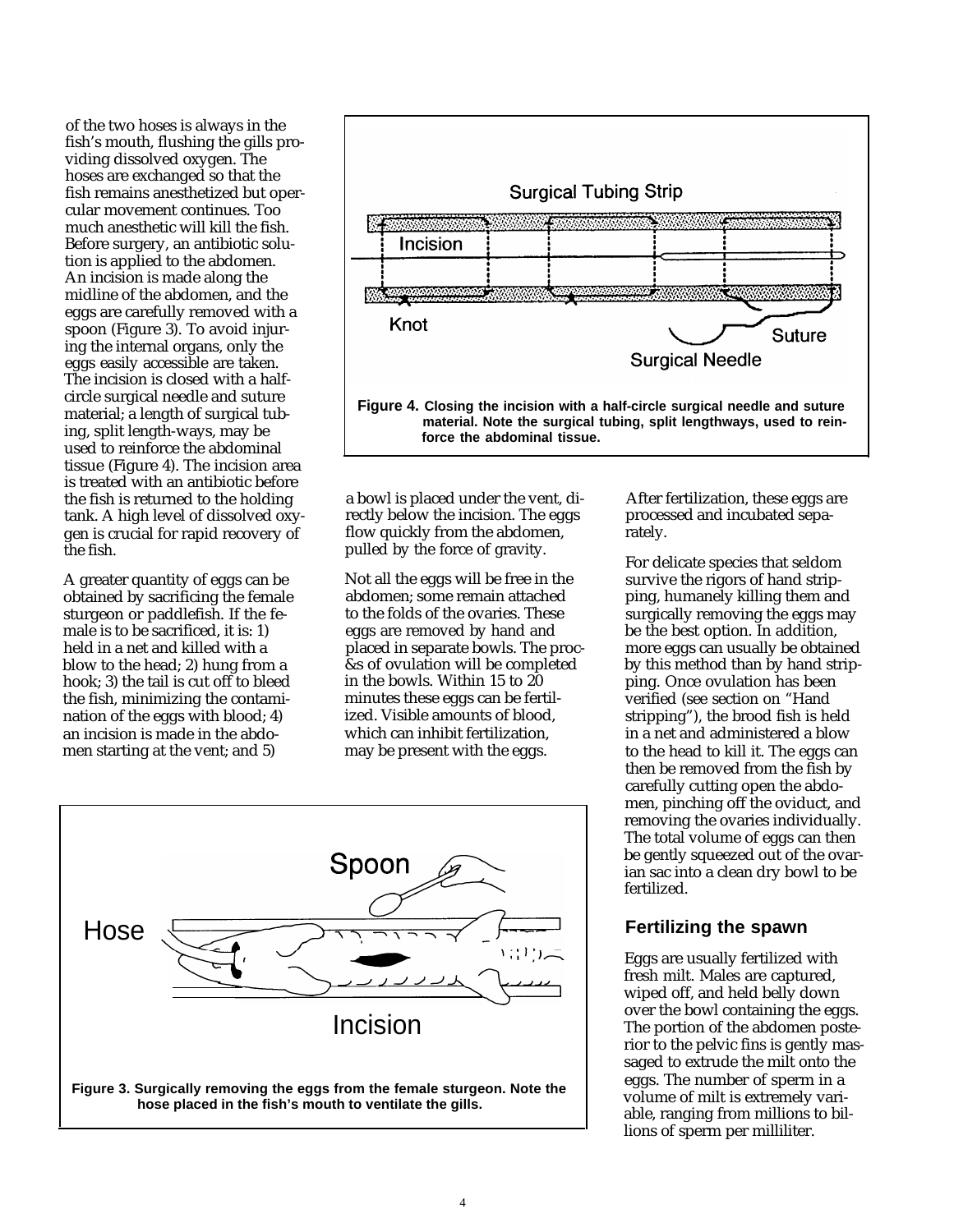Creamy-white milt contains more sperm per volume than grayishwhite milt. When available, milt from two or more males is used to insure fertilization of the spawn. Individual males can be used to fertilize more than one spawn.

The fresh milt is spread over the eggs and thoroughly mixed by hand, plastic spatula or feather. Only then is water added to activate the sperm. The sperm remain active in water for a very short time (less than 1 minute to 5 minutes), depending on the species of fish and the temperature of the water. Water also results in closure of the micropyle of the egg in approximately the same amount of time. Water is added to only cover the eggs. Do not add too much water because the sperm may be too diluted to ensure fertilization of the eggs. To fertilize sticky eggs, see section on "Eliminating the stickiness from eggs. "

The bowl containing the eggs and sperm should be gently rocked, swirled or stirred continuously for several minutes to insure uniform distribution of the sperm and to prevent the eggs from settling. Additional water is added as the eggs take up the water and enlarge (water harden). After several minutes, the fertilized eggs are transferred to the hatching apparatus. Fertilized eggs should not be exposed to direct sunlight. Subdued lighting should be used in the spawning and incubation area.

## **Storage of milt**

Milt can be collected from males and stored up to three weeks prior to stripping eggs. Males are captured and anesthetized, if necessary. The fish is then turned belly up, and the vent area dried by blotting with a towel. The area just behind the pelvic fins is gently massaged toward the vent to extrude the milt. The first few drops of milt are wiped away. The milt is collected by inserting a plastic tube attached to a syringe into the urogenital opening. Suction is applied while stripping to draw the

milt into the syringe. Care must be taken to insure that water, urine, intestinal contents, slime, or blood is not mixed with the milt. It is best to collect and store milt separately from each male to avoid contamination.

The milt is expelled into a sterile plastic bag, and antibiotic (e.g., 50 micrograms of dry streptomycin sulfate per milliliter of milt) may be added to control bacteria. The bag is filled with oxygen, sealed with a rubber band, and gently swirled to mix the antibiotic. Rough handling and shaking of milt may be detrimental to the sperm; mixing should be done slowly and gently.

Bags of milt should be laid flat to maximize the surface area of milt exposed to the oxygen and immediately stored on ice in a cooler or refrigerator. Do not freeze the milt as this will kill the sperm. Oxygen may be replaced and the milt should be gently swirled in the bag periodically to insure maximum aeration. Milt that has been contaminated with blood, slime, etc., will appear to have congealed and should be discarded. Milt has been held in this manner for up to three weeks; however, the quality of the stored milt may deteriorate with time.

The motility of stored sperm should be checked before it is used to fertilize eggs (See SRAC Publication No. 423, *Determining Sexual Maturity of Broodstock for Induced Spawning of Fish).* Milt with no or low motility should be discarded. When using stored milt to fertilize the spawn, it should be mixed with water first and then gently shaken for five seconds before being added to the bowl with the eggs. Remember, the sperm remain active in water for a very short period of time, so this must be done quickly.

## **Eliminating the stickiness from eggs**

Ovulated eggs of many species such as white bass, sturgeon, paddlefish, common carp, and channel catfish become sticky after coming in contact with water. During natural spawning, this stickiness causes the eggs to become attached to rocks, sticks, or aquatic plants. Catfish eggs are connected by a sticky matrix that holds the eggs together in a mass in the spawning cavern or container. In the hatchery, this stickiness causes problems during incubation.

Silt-clay, bentonite and Fuller's earth have been used to remove the stickiness from the eggs of many species of fish. Do not use diatomaceous earth because the sharp edges of the diatoms will damage the eggs. The dried material is added to hatchery water until a suspension is formed and a residue accumulates on the bottom of the container.

Paddlefish and sturgeon eggs are commonly treated with silt-clay as soon as the first few sticky eggs are noticed after fertilization, usually 1 to 4 minutes. The silt-clay suspension is added to the fertilized eggs at a ratio of 2 to 4 parts suspension to 1 part fertilized eggs. The mixture is gently stirred by hand. Any clumps of eggs on the side of the container are gently broken up. The suspension is poured off the eggs, and fresh suspension should be added every 10 minutes to maintain proper temperature and dissolved oxygen. Continue the process until the eggs do not stick to fingers or each other when removed from the suspension (minimum of 20 minutes).

Urea and salt solution has been used to remove the stickiness from common carp eggs. The addition of water to common carp eggs and milt will result in their sticking together in a clump within a few seconds. By using urea-salt solution instead of water, the spawn can be fertilized without the eggs sticking. A commonly used solution is prepared by dissolving 30 grams of urea and 40 grams of salt in 10 liters of hatchery water. The solution is added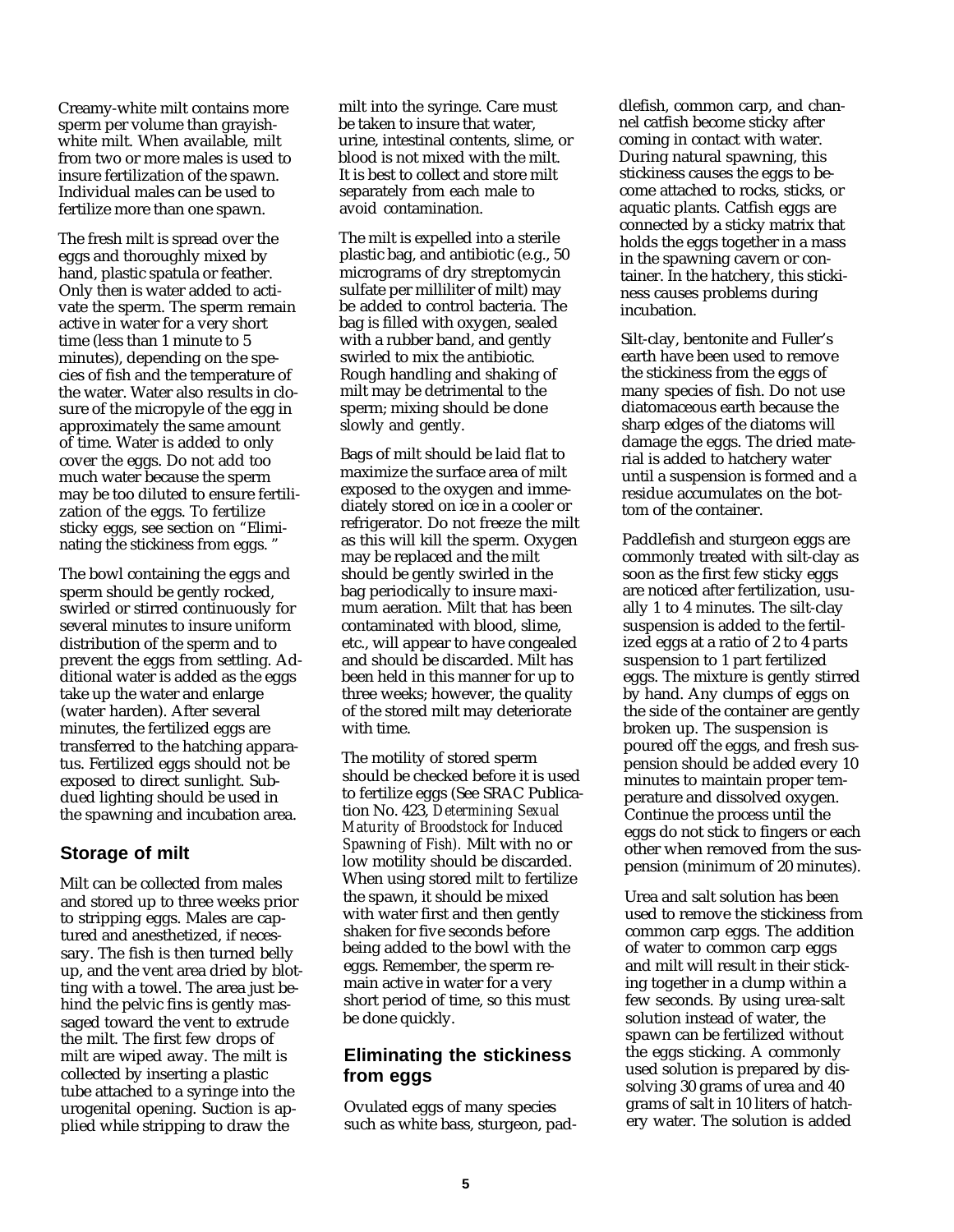to the eggs and sperm. The initial volume of solution added is approximately 25 percent of the volume of eggs. The mixture is gently stirred continuously with a feather, plastic spatula, or by hand. It has been observed that the motility of common carp sperm lasts much longer in the urea-salt solution (20 to 25 minutes) than in water (1 to 2 minutes). As the eggs water harden, additional solution is added. A portion of the solution with the dissolved sticky material is poured off at intervals and replaced. After about 1 to 1.5 hours the water hardening process is completed. The eggs are then transferred to a tannic acid solution (750 mg/L) for 5 seconds to eliminate any remaining stickiness. To remove the tannic acid, the eggs are thoroughly rinsed with fresh water.

The urea and salt solution has also been used to remove the stickiness from white bass eggs for the production of hybrid striped bass. A solution is prepared in a McDonald jar with 5 liters of hatchery water, 15 grams of urea and 20 grams of salt. The solution is aerated with a weighted air stone at the bottom of the jar until the chemicals are dissolved. A small amount of the solution is added to cover the eggs and sperm, fertilizing the spawn. The mixture is gently stirred. Four minutes after the solution is added to the eggsperm mixture, 400 milliliters or less of fertilized eggs are placed in each jar with the solution. Air flow is adjusted to keep the eggs in suspension without rupturing them. After 6 minutes, the urea and salt solution is poured off the eggs, and 0.75 grams of tannic acid mixed in 5 liters of hatchery water (150 milligrams/liter) is added and aerated for an additional 6

minutes to eliminate any remaining stickiness. The water inlet valve to the jar is opened, flushing the tannic acid.

Tannic acid alone has also been used to remove the stickiness from white bass, sturgeon, and paddlefish eggs. A tannic acid solution of 150 milligrams/liter is often used for this purpose. This solution is prepared by adding 0.75 grams of tannic acid to 5 liters of hatchery water in a McDonald jar just prior to adding the eggs. The solution is aerated with a weighted air stone at the bottom of the jar. The fertilized eggs (1 minute after the water is added to activate the sperm) are placed in the jar. Aeration is adjusted to just keep the eggs in suspension. The air stone is removed after 10 to 12 minutes, and the water inlet valve is opened to the jar. Although not absolutely necessary, an excess quantity of milt appears to help reduce stickiness of the eggs.

When the alkalinity of the water is above 200 milligrams/ liter, additional tannic acid maybe needed. However, an excessive amount of tannic acid can strengthen the egg shell, resulting in difficulties at hatch. For white bass eggs, an additional disadvantage of this procedure over the use of urea-salt is that some batches of eggs are extremely sticky, especially if only a limited quantity of milt is available. In addition, the resulting egg shell is opaque rather than clear, preventing microscopic examination of the developing embryo.

 $A$  sodium sulfite  $(Na_{2}SO_{3})$  solution can be used to dissolve the gelatinous matrix of catfish egg masses so they may be incubated in hatching jars, eliminating many problems associated with traditional paddle-wheel-trough incu -

bators. The solution is prepared by mixing 15 grams of sodium sulfite with 1 liter of hatchery water. If the water supply has low alkalinity, the pH must be adjusted back to that of the hatchery water supply using 10 percent hydrochloric acid (HCl). The egg mass is removed from the spawning container at least 24 hours after spawning and placed in a plastic pan. One liter of the sodium sulfite solution is added per 500 grams of eggs. The egg mass is gently kneaded and stirred until the gelatinous matrix is completely dissolved. The entire contents of the pan is poured into a hatching jar and the water flow is adjusted to gently tumble the eggs without washing them from the jar. No more than 1400 grams of eggs should be incubated in a sevenliter hatching jar. Dead eggs, white in color, float near the top of the egg mass and should be removed by siphon to prevent fungus problems.

#### **Conclusions**

The spawn can be taken from fish by several different methods, including allowing the fish to spawn in the tank, hand stripping, and surgically removing the eggs. When hand stripping or surgically removing the eggs, either fresh or stored milt can be used to fertilize the spawn. Ovulated eggs of many species of fish have a sticky exterior. Several common preparations can be used to eliminate the sticky layer of fish eggs.

Induced hatchery spawning requires a continuous series of steps. A mistake during any phase of the process can diminish or completely obliterate the success of the project. Consistent performance requires strict attention to detail.